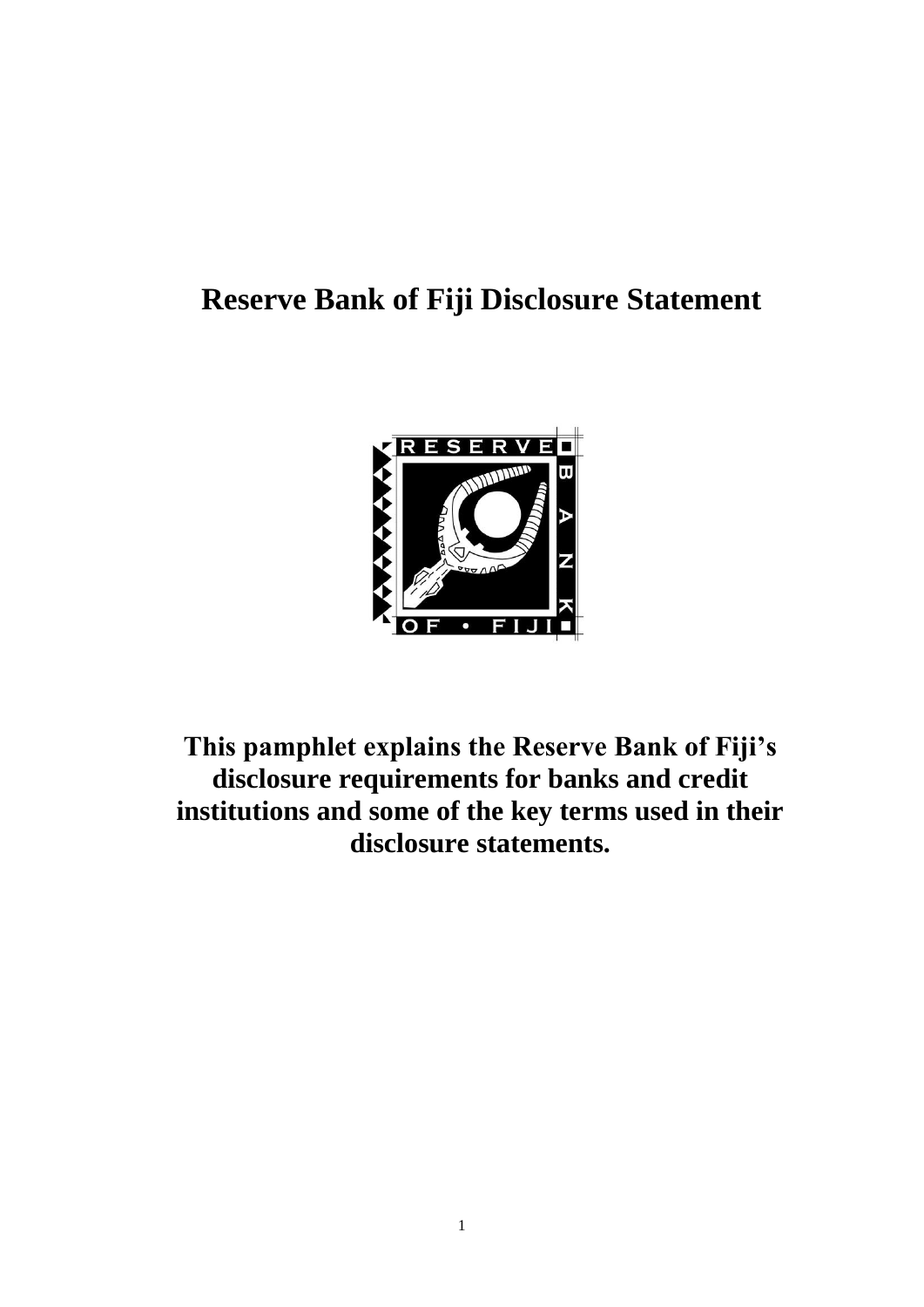# **Definitions.**

References to a bank in this brochure refer to a bank licensed by the Reserve Bank of Fiji under the Banking Act 1995. All references to banks in the brochure also apply to credit institutions unless specified otherwise.

## **All banks operating in Fiji must disclose their financial condition.**

For all financial years ending on or after 31 December 1999, all banks operating in Fiji are required to publish disclosure statements annually. The disclosure policy has been developed by the Reserve Bank in its capacity as supervisor of the banking system, after consultations with banks and having regard to developments around the world in the area of bank disclosures.

## **Why should you take an interest in the financial condition of your bank?**

It is important to remember that neither the Government nor the Reserve Bank of Fiji guarantees the performance of individual banks. Rather, the Reserve Bank's role, as supervisor of the banking system, is to ensure that the banking system as a whole remains healthy. It does not seek to assure depositors and the general public that a bank will not get into difficulty or fail.

It is important, therefore, that bank customers take an interest in the financial condition of their bank. Banks' disclosure statements are intended to assist bank customers understand the financial condition of their banks in the context of their operations in Fiji.

## **What is the role of the Reserve Bank of Fiji in promoting disclosures by banks?**

The Reserve Bank of Fiji, as with other central banks around the world, has an interest in promoting public disclosure by banks of financial and other prudential information to foster market discipline and strengthen financial system stability.

The development of these disclosure requirements is a step taken by the Reserve Bank of Fiji in working towards a sound market-based financial system, which is one of its statutory functions.

#### **Why are banks required to publish disclosure statements?**

Banks are required to publish disclosure statements for two main reasons:

1. To promote sound banking practices

The disclosure statement standardises the various forms of disclosure, in use currently, and will make more transparent the financial condition and risk profile of banks. The market, as a result, will be better placed to monitor a bank's financial performance and risk management, and allows an investor to compare one bank's performance with another. This sharpens market disciplines on banks, given that they will have a strong incentive to manage their affairs in a way to avoid the need to disclose adverse developments.

2. To strengthen the role of bank directors

A bank's directors are required to sign its disclosure statements to certify that the information contained in the statements is not false or misleading. This reinforces the role of directors in overseeing, and taking ultimate responsibility for the prudent management of their bank.

## **What is a bank's disclosure statement?**

A disclosure statement contains a wide range of financial and other information on a bank and is generally in two parts:

- a brief Key Disclosure Statement; and
- a more detailed General Disclosure Statement.

**Key Disclosure Statement**. This contains key financial information relating to a bank and is designed to provide a brief overview of the institution's financial condition.

**General Disclosure Statement.** This contains more detailed information, and is aimed at those who wish to obtain more comprehensive information on a bank.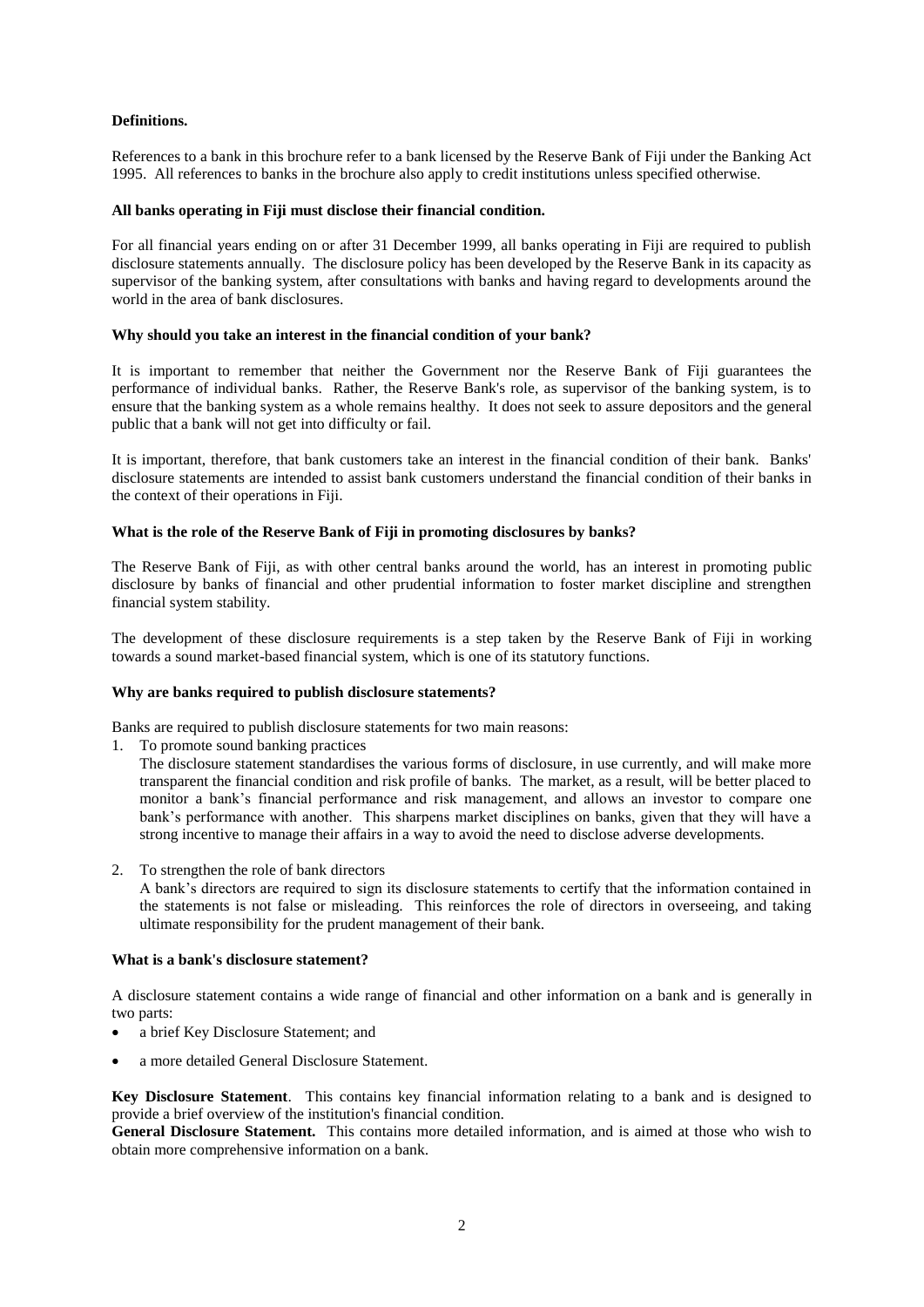## **How frequently will disclosure statements be published?**

Disclosure statements must be published annually, within four months of the end of a bank's financial year.

## **Where can you obtain a copy of a bank's disclosure statements?**

A bank's Key Disclosure Statement is published in the Fiji Republic Gazette and is displayed at each of its branches and offices. Each bank will also publish in any of the local newspapers, a summary of its Key Disclosure Statement.

A bank's General Disclosure Statement is not required to be published but is available for inspection at any of that bank's branches or offices upon request. Copies can be made available upon request.

## **What kind of information are banks required to disclose?**

Each bank's disclosure statement contains a wide range of financial and other information, generally both in relation to the bank itself and its parent or other "associated persons". "Associated persons" are those who own or control, or in which the bank owns or controls, at least 20 percent of the total shares.

## **Why is the performance of the parent or any "associated person" important?**

The performance of the parent or any associated person has the potential to spread to the bank itself. It is therefore important to understand the financial condition of both the bank itself and its parent or any associated person.

## **Disclosures by foreign incorporated banks operating in Fiji as branches**.

A bank which is incorporated overseas and operates in Fiji as a branch of the foreign incorporated bank (rather than as a separate company) is required to disclose information both for the Fiji branch and for their global operations.

Because the Fiji branch of a foreign incorporated bank is inseparable from the parent, depositors and other creditors of the branch in Fiji are creditors of the foreign incorporated bank as a whole. Accordingly, in assessing the financial condition of such a bank, it is generally more relevant to look at the financial information for the foreign incorporated bank. However, it is useful to look at the financial condition of the Fiji branch, given that in some countries foreign creditors (such as depositors in Fiji) might not be treated the same as creditors in the bank's home country, in the event of the winding up of the parent. In this regard, depositors and creditors in Fiji are protected under our banking laws to have first claim on a branch's assets in Fiji.

#### **No information on particular investment products**.

The disclosure statement does not contain information on the terms and conditions of a bank's deposits and other investment products. This kind of information is contained in other material, which is normally available at each bank on enquiry.

## **Are banks' disclosure statements audited?**

A bank's disclosure statement is subject to audit. The audit and review must be conducted by a chartered accountant in public practice.

## **What specific information can be found in a bank's Key Disclosure Statement?**

Some of the more important information included in a bank's Key Disclosure Statement are outlined below.

# **Capital Adequacy**

Each bank is required to disclose the capital position of its operations in Fiji and its global operations, in the form of tier one and total capital ratios.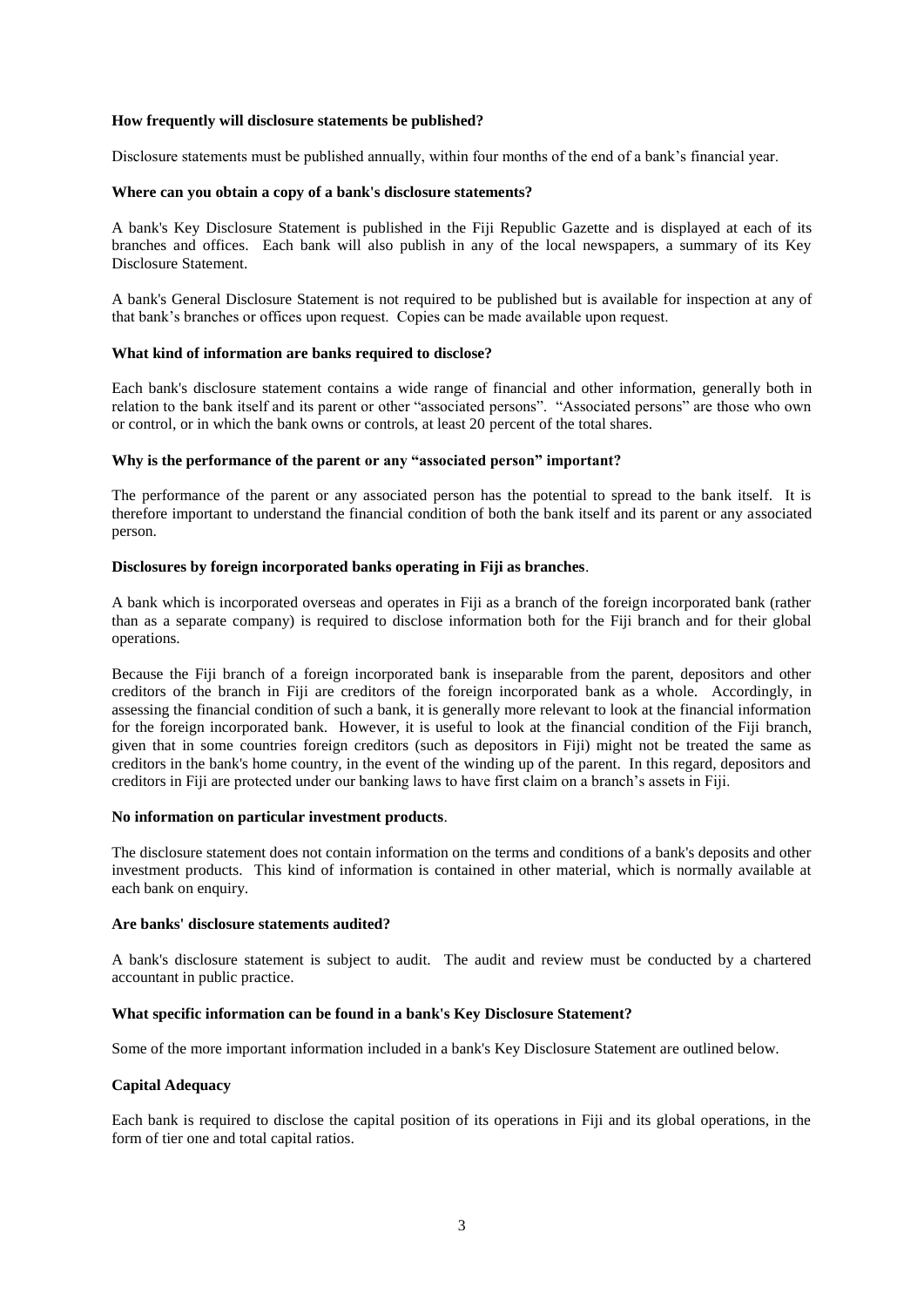## **What is capital**?

In broad terms, capital is a measure of how much a bank's assets exceeds the amount it owes depositors and other ordinary creditors. It is divided into two categories, called "tier one capital", which is normally the core or permanent capital, and "tier two capital", which is made up of other items referred to as capital surrogates. Total capital is the sum of tier one and tier two capital.

## **Tier one capital**.

Tier one capital represents the shareholders' stake in a bank - i.e. their share of the bank's assets after all debts have been repaid. It is an important item of disclosure, because it indicates how much money the bank has to absorb losses, while still allowing the bank to continue to do business.

## **Tier two capital**.

Tier two capital is generally a lower level of capital, and includes a mix of capital items and capital surrogates. One of the more common of these is "subordinated debt" (i.e. money the bank owes to creditors, but which can only be repaid after the bank has repaid all it owes to depositors).

## **How is capital measured?**

Capital is expressed as a percentage of a bank's total credit exposures. This is normally referred to as the capital ratio. This is one of the measures used to compare banks' performance. Put simply, credit exposures represent the amount of money, which might not be repaid to the bank, if its customers get into financial difficulty. It includes all balance sheet assets, as well as "off-balance sheet" exposures. Off-balance sheet exposures are credit exposures, which do not appear as assets on the balance sheet. Examples of off-balance sheet exposures include commitments of the bank to lend money to customers (e.g. unused overdraft limits) and underwriting facilities.

Credit exposures are measured on a "risk-weighted" basis. The lower the risk of loss, the lower the risk weighting applied to the credit exposure - and hence, the less capital a bank is required to hold in relation to the credit exposure.

For example, if a bank has invested in long-term government securities, this exposure is given a low weighting it is valued at only 10 percent of the actual amount owed. This is because the risk of Government not paying the amount owed to the bank is very low. Accordingly, a bank is only required to hold capital against 10 percent of its holdings of such government securities.

On the other hand, a bank's loans to businesses are assigned a higher risk-weighting (i.e. 100 percent of the value of the loans), reflecting the greater risk that the bank might not recover all it is owed by businesses. Accordingly, a bank must hold a 100 percent capital against the whole amount of its lending to businesses.

#### **Minimum capital requirements.**

Because of the importance of capital, the Reserve Bank of Fiji requires licensed financial institutions operating in Fiji to have total capital locally of at least 12 percent for commercial banks and 15 percent for credit institutions of the licensed financial institutions exposure, on a risk-weighted basis. For the purpose of calculating the capital ratio, a bank's eligible tier two capital shall not exceed the total of tier one capital.

#### **Impaired Assets**

Every bank is required to disclose the amount of its impaired assets and the level of provisioning against impaired assets in Fiji and for its global operations.

# **What are impaired assets?**

Impaired assets are typically loans which have a risk of not being fully repaid or where interest on the loans may not be fully recovered from the borrower. They include bad or "non-performing" loans and other assets where the bank stands to lose some of the value of the asset or interest due.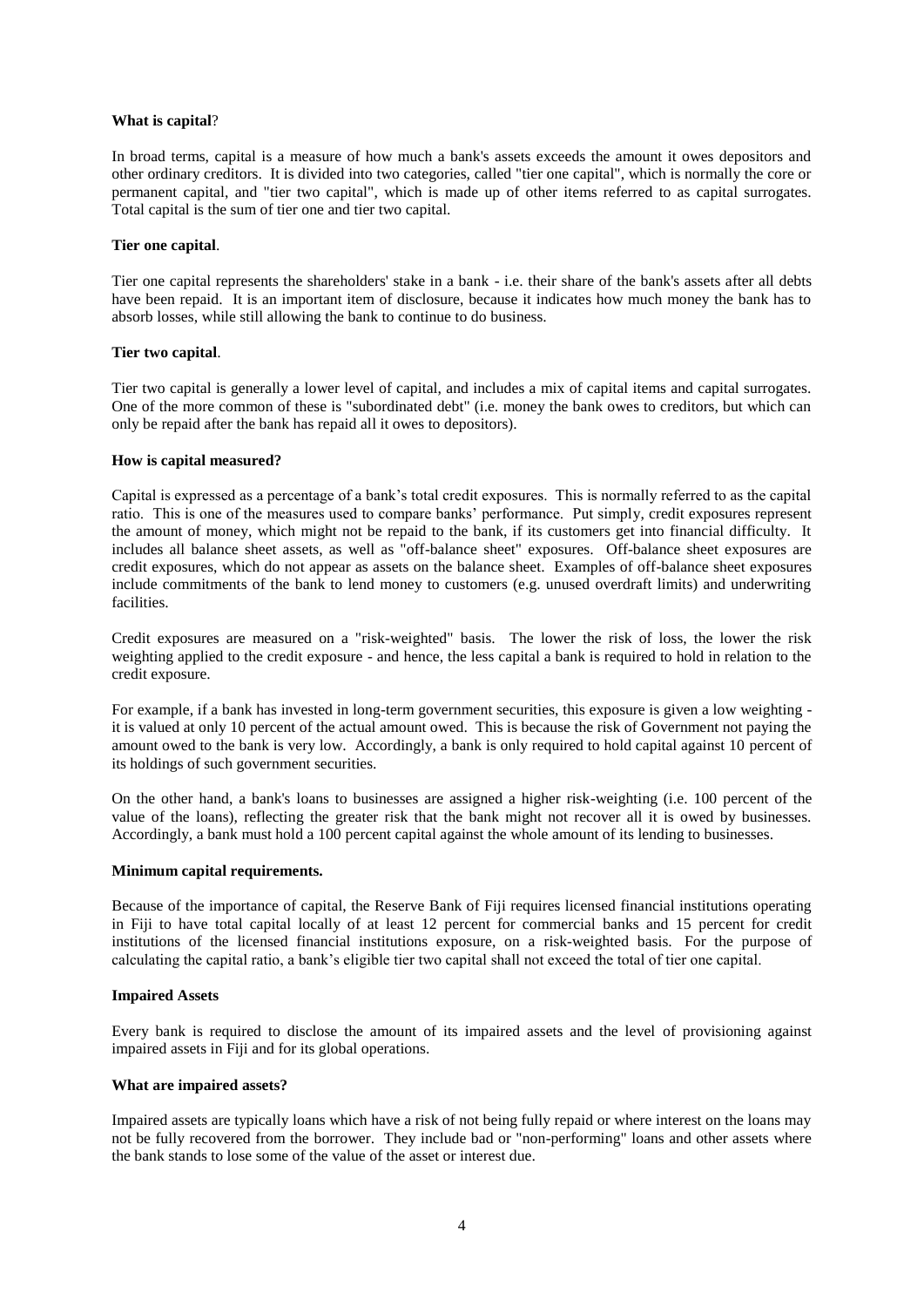Banks must disclose the level of their impaired assets, both as a dollar amount and as a percentage of total assets.

#### **What is a provision for impaired assets?**

A bank usually creates a provision in its financial statements where it is likely to lose money on an asset. The creation of a provision reduces a bank's profit and sets aside some of its resources to absorb the expected loss on impaired assets.

## **Why is the disclosure of impaired assets important?**

Information on impaired assets provide a useful indication of the quality of a bank's assets. This information, together with information on a bank's provisioning, gives an indication of the extent to which a bank's impaired assets reduces the bank's capital and profitability. The information can also indicate the extent to which impaired assets could reduce a bank's capital position and profitability in future.

## **Profitability, Total Assets and Asset Growth**

Every bank is required to disclose its profitability in Fiji and its global operations. The bank's profits (before and after tax and extraordinary items) are reported. Profit indicators expressing a bank's profit as a percentage of average total assets for each period, are also reported.

A bank is also required to disclose its total assets positions and growth as well as other additional information. A summary of the Balance Sheet and Income Statements are also reported.

## **Key Disclosure Statement of Credit Institutions**

The KDS of credit institutions is similar to that of banks except that it has been expanded to include disclosure of the names of directors and other indicators of concentration risk, namely, credit exposure concentrations and connected persons credit exposures.

#### **(a) Directors**

Credit institutions are required to disclose the names of their directors. This information reflects the importance which a credit institution's directorship can play in determining its financial soundness.

## **(b) Exposure concentration**

The KDS is required to contain information on a credit institution's large loan concentrations to individual customers and their related parties. This provides important information on the extent to which a credit institution has diversified its credit risk.

#### **(c) Connected person exposures**

Credit institutions are required to disclose the peak end-of-day amount of the credit institution's credit exposure to "connected persons" over the financial year. A "connected person" is any entity capable of controlling, or influencing significantly, the credit institution, and includes the subsidiaries and associates of such entities.

Information on exposures to connected persons is important, given the potential for a connected person to direct or coerce a credit institution into lending to it or another connected party on non-commercial terms or in unfavourable circumstances, to the possible detriment of the credit institution. The limit on the amount of credit exposure a credit institution may have to its connected persons, as well as to other individual or related customers is 25 percent of the credit institution's total capital in Fiji as defined under the Reserve Bank's capital adequacy guidelines.

## **More information is available in a bank's General Disclosure Statement**

If you want to obtain more information on a bank's financial condition, the bank's General Disclosure Statement provides a wide range of detailed information. This includes:

- the name and a description of its business activities;
- comprehensive information on the balance sheet, profit and loss statement and other financial matters;